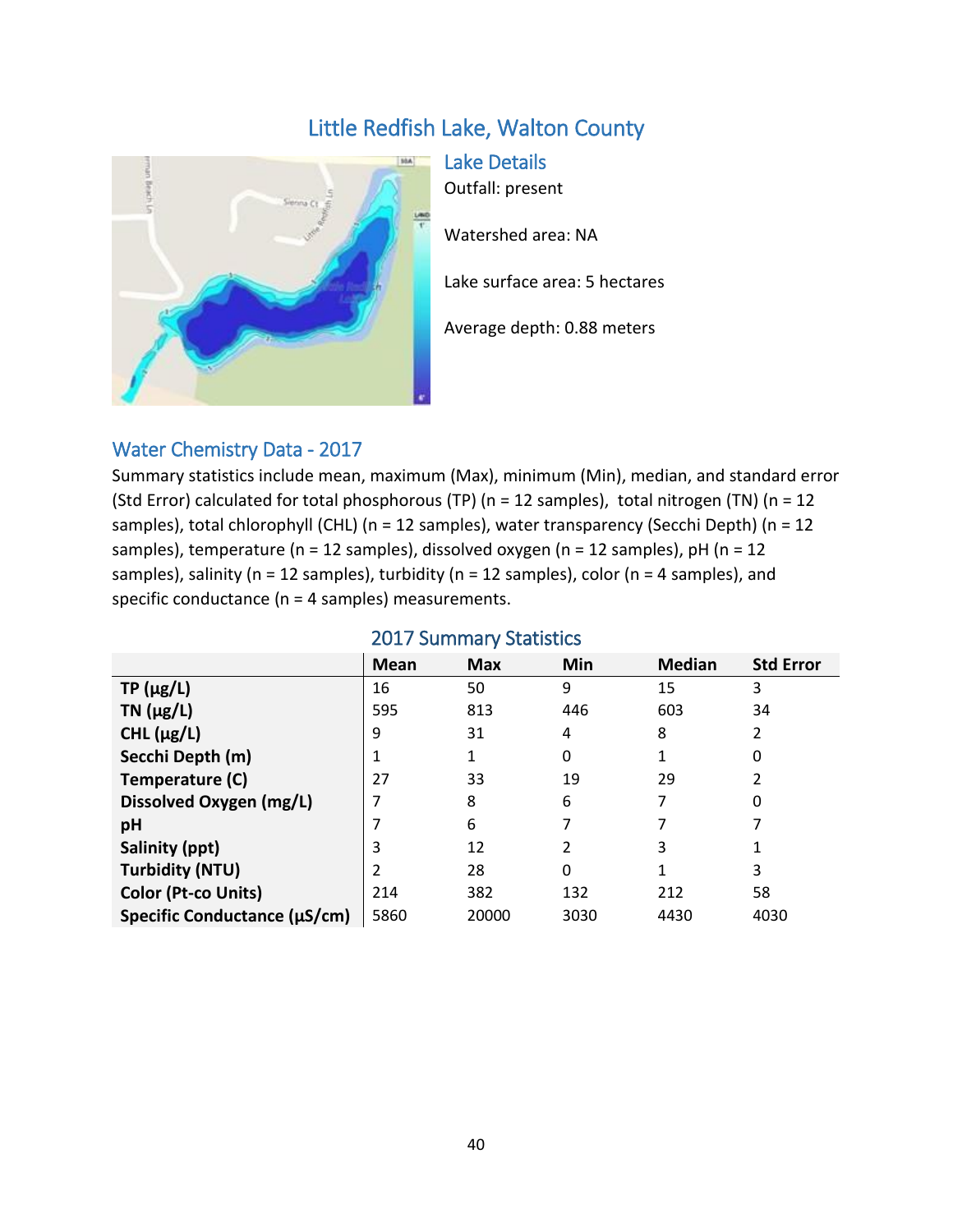#### Water Chemistry Data - 2002 through 2017

Summary statistics include mean, maximum (Max), minimum (Min), median, and standard error (Std Error) summary statistics calculated on an annual basis using monthly data for total phosphorous (TP), total nitrogen (TN), total chlorophyll (CHL), water transparency (Secchi Depth), temperature, dissolved oxygen, pH, salinity, turbidity, color, and specific conductance. Summary statistics represent Long-Term analyses among annual means from 2002 through 2017.

|                              | <b>Mean</b> | <b>Max</b> | Min  | <b>Median</b> | <b>Std Error</b> |
|------------------------------|-------------|------------|------|---------------|------------------|
| $TP(\mu g/L)$                | 17          | 25         | 12   | 16            |                  |
| TN $(\mu g/L)$               | 560         | 676        | 445  | 561           | 17               |
| CHL $(\mu g/L)$              |             | 16         | 1    | 8             |                  |
| Secchi Depth (m)             |             |            | 0    | 1             |                  |
| Temperature (C)              | 24          | 27         | 20   | 24            | 0                |
| Dissolved Oxygen (mg/L)      | 6           | 8          | 4    | 7             | 0                |
| рH                           | 7           | 4          | 8    | 7             | 6                |
| Salinity (ppt)               | 3           | 17         | 0    | 6             |                  |
| <b>Turbidity (NTU)</b>       | 3           | 9          | 1    | 3             | 1                |
| Color (Pt-co Units)          | 114         | 216        | 62   | 112           | 16               |
| Specific Conductance (µS/cm) | 10500       | 21600      | 4120 | 14400         | 2000             |

### Long-Term Summary Statistics